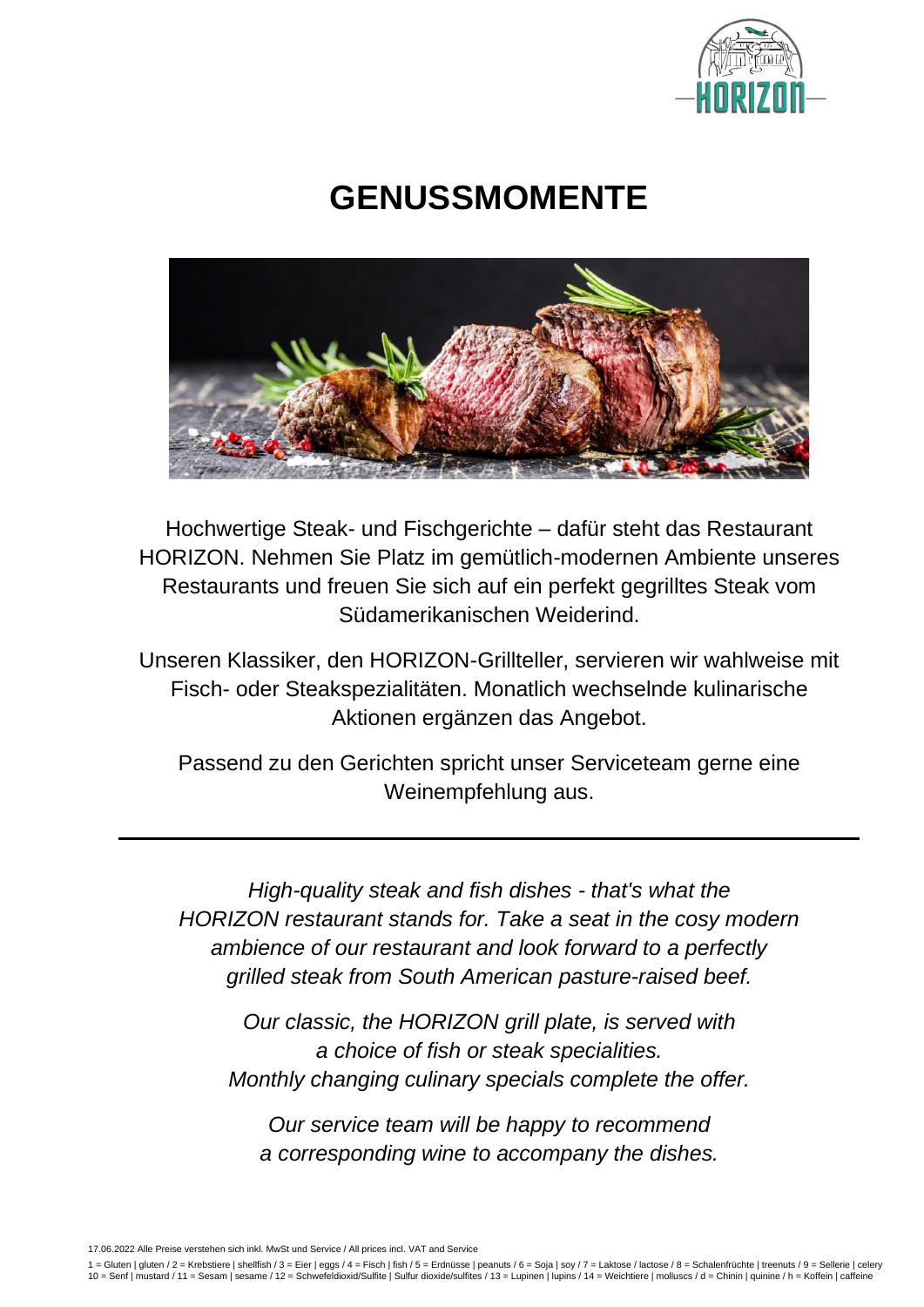

## **VORSPEISEN |** *STARTERS*

| Rinder-Carpaccio   Rauke   Basilikumpesto 8   Parmesan 7<br>Beef carpaccio   rocket salad   home-made basil pesto   parmesan cheese                                                                                                              |   | € 14,00   |
|--------------------------------------------------------------------------------------------------------------------------------------------------------------------------------------------------------------------------------------------------|---|-----------|
| Caesar Salat 1,3,4,7,10   gegrillte Hähnchenbrust<br>Caesar salad   grilled chicken breast                                                                                                                                                       |   | € 17,50   |
| Tatar vom dänischen Weiderind 70 g   Sauce Tatare 2,3,4,6,7,9,10<br>Salatbouquet   geröstete Brotchips <sup>1</sup><br>Beef Tatare 70 g of Danish grazing cattle<br>Tatare sauce   salad bouquet   toasted bread crisps                          |   | € 13,50   |
| "Zweierlei vom Matjes"<br>Filet <sup>4</sup>   Preiselbeer-Meerrettich <sup>7</sup><br>Tatar <sup>3,4</sup>   geröstetes Schwarzbrot <sup>1,7</sup><br>"Assorted young herring"<br>Fillet   cranberry-horseradish<br>Tatar   toasted brown bread |   | € $12,00$ |
| <b>SUPPEN   SOUPS</b>                                                                                                                                                                                                                            |   |           |
| Tomatensuppe <sup>9</sup>   frische Kräuter<br>Tomato soup   fresh herbs                                                                                                                                                                         | € | 8,50      |
| Rinderconsomme <sup>9</sup><br><b>Beef Consomme</b>                                                                                                                                                                                              | € | 9,50      |
| Suppe des Tages<br>Soup of the day                                                                                                                                                                                                               | € | 8,50      |

## **SNACKS |** *SNACKS*

| "Club Sandwich" Ciabatta <sup>1</sup>   Hähnchenbrust                                                  | € 19.50 |
|--------------------------------------------------------------------------------------------------------|---------|
| Speck   Römersalat   Tomate   Ei <sup>3</sup>   Mayonnaise <sup>3,1</sup>   Pommes Frites <sup>1</sup> |         |
| Ciabatta   chicken breast   bacon   Romaine lettuce   egg                                              |         |
| Tomato   mayonnaise   French fries                                                                     |         |
|                                                                                                        |         |

Courtyard-Burger 220g <sup>1</sup> | GATE 47 Barbecue Sauce € 20,50 Speck | Tomate | Römersalat | rote Zwiebeln | Käse <sup>7</sup> | Pommes frites <sup>1</sup> *Courtyard-Burger 220g | GATE 47 barbecue sauce | bacon Tomato | Romaine lettuce | red onions | cheese | French fries*

## **BROT & BUTTER |** *BREAD & BUTTER*

Brotauswahl<sup>1</sup> aus Finnbrot und Baguette | HORIZON Kräuterbutter<sup>7,10</sup>  $\epsilon$  4,50 *Bread selection from Finnbrot and baguette | HORIZON herb butter*

**Zur ersten Portion laden wir unsere Gäste sehr gerne ein. Jede weitere Portion wird separat in Rechnung gestellt.**

*We are happy to invite our guests to the first portion. Each additional portion will be charged separately.*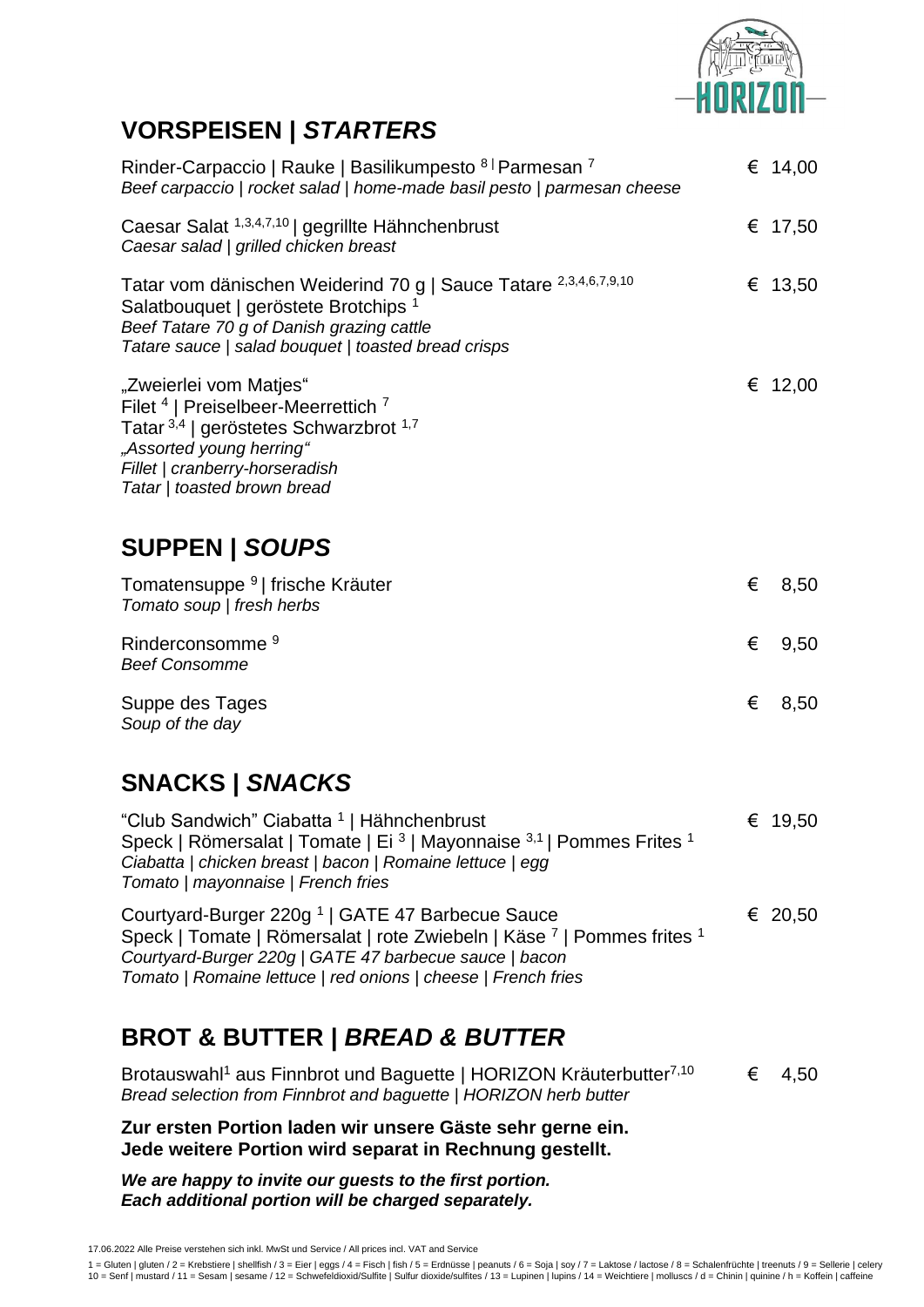

# **KULINARISCHE AKTION |** *CULINARY ACTION*

## **DEUTSCHER SPARGEL |** *GERMAN ASPARAGUS*

| "Trilogie vom Spargel"<br>Spargelsalat <sup>7</sup> mit Carpaccio vom Heilbutt und Lachs <sup>4</sup><br>Cappuccino <sup>7</sup>   Panna Cotta <sup>7</sup> vom Spargel <sup>4</sup><br>"Asparagus trilogy"<br>Asparagus salad with carpaccio of halibut and salmon<br>Cappuccino   asparagus panna cotta     | € | 15,00   |
|---------------------------------------------------------------------------------------------------------------------------------------------------------------------------------------------------------------------------------------------------------------------------------------------------------------|---|---------|
| Spargelcremesuppe <sup>7</sup>   krosser Speck<br>Cream soup of asparagus   crispy bacon                                                                                                                                                                                                                      | € | 8,50    |
| Ein Pfund frischer Stangenspargel <sup>7</sup><br>Sauce Hollandaise <sup>3</sup> oder zerlassener Butter <sup>7</sup>   neue Kartoffeln<br>One Pound of Fresh Asparagus<br>Sauce Hollandaise or Melted Butter   Spring Potatoes                                                                               |   |         |
| Tagespreis   Price of the Day<br>Kleine Portion Tagespreis   Small Portion Price of the Day                                                                                                                                                                                                                   |   |         |
| Dazu empfehlen wir / Additional Recommendation                                                                                                                                                                                                                                                                |   |         |
| Holsteiner Katenschinken 80 g<br>Smoked Ham "Holstein Style"                                                                                                                                                                                                                                                  | € | 10,50   |
| Argentinisches Rumpsteak 120 g                                                                                                                                                                                                                                                                                | € | 16,00   |
| Argentinian Rump Steak                                                                                                                                                                                                                                                                                        |   |         |
| Norwegisches Lachsfilet 4120 g<br><b>Fillet Norwegian of Salmon</b>                                                                                                                                                                                                                                           | € | 12,50   |
| Vier Riesengarnelen <sup>2</sup><br><b>Four Tiger King Prawns</b>                                                                                                                                                                                                                                             | € | 16,50   |
| 1/2 Pfund frischer Stangenspargel <sup>7</sup>   Streifen vom Parmaschinken<br>gratiniert mit Sauce Hollandaise <sup>3</sup>   neue Kartoffeln   Grana Padano <sup>7</sup><br>1/2 Pound of Fresh Asparagus   Stripes of Parma Ham<br>Au gratin with Hollandaise Sauce   Spring Potatoes   Grana Padano cheese | € | 22,50   |
| <b>MATJES   YOUNG HERRING</b>                                                                                                                                                                                                                                                                                 |   |         |
| Drei Matjesfilets <sup>4</sup>   Schmorzwiebeln <sup>7</sup>   Ofenkartoffel   Sour Cream <sup>7</sup><br>Three fillets of young herring   braised onions   baked potato   sour cream                                                                                                                         |   | € 19,50 |
| Drei Matjesfilets <sup>4</sup>   Speckstippe <sup>1,7</sup>   grüne Bohnen   Bratkartoffeln <sup>7</sup>                                                                                                                                                                                                      |   | € 21,00 |

17.06.2022 Alle Preise verstehen sich inkl. MwSt und Service / All prices incl. VAT and Service

*Three fillets of young herring | bacon dip | green beans | fried potatoes*

1 = Gluten | gluten / 2 = Krebstiere | shellfish / 3 = Eier | eggs / 4 = Fisch | fish / 5 = Erdnüsse | peanuts / 6 = Soja | soy / 7 = Laktose / lactose / 8 = Schalenfrüchte | treenuts / 9 = Sellerie | celery<br>10 = Senf | mu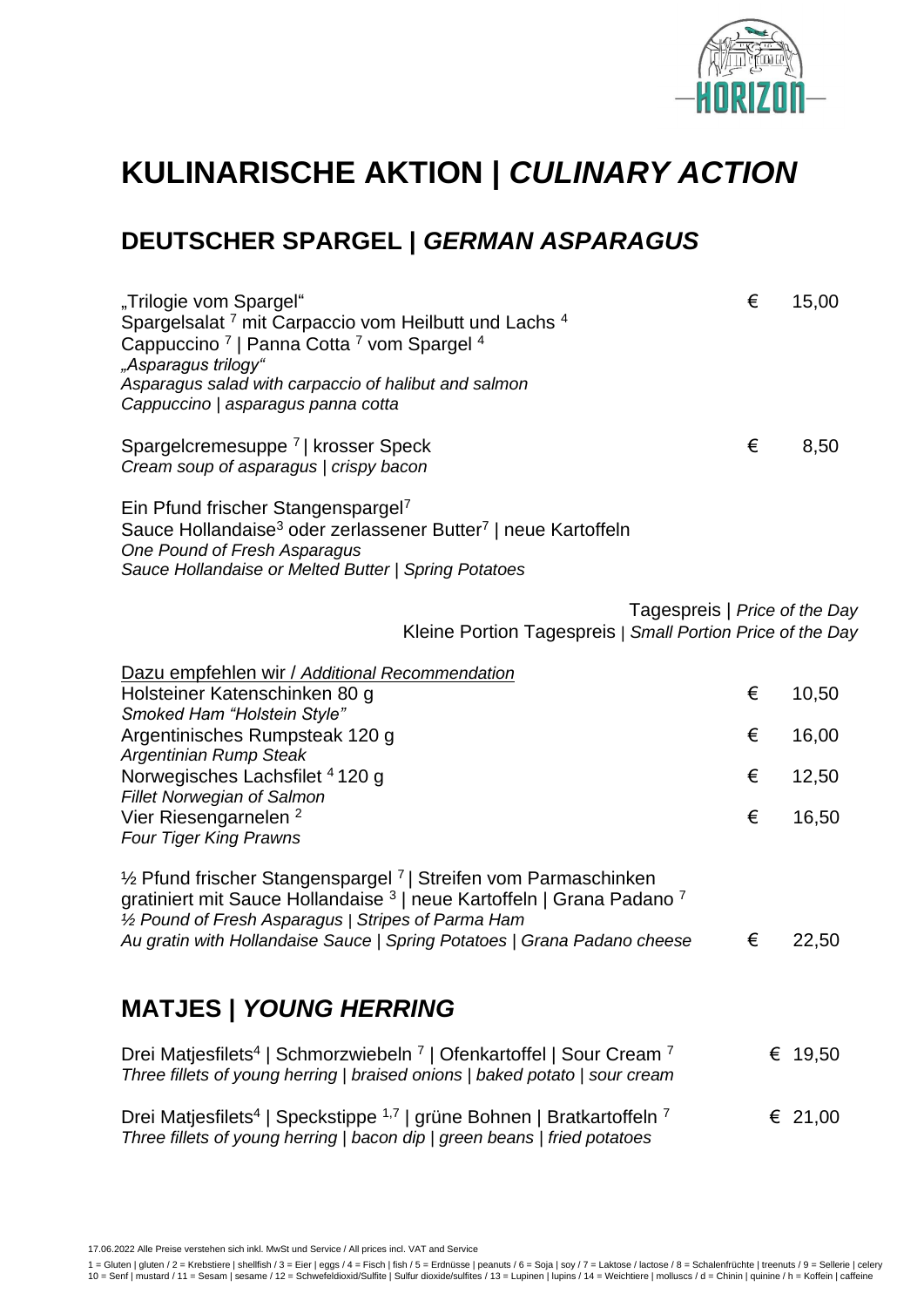

## **VEGETARISCH |** *VEGETARIAN*

| Asiatisches Kokos-Gemüse-Curry   Basmatireis<br>Asian coconut vegetable curry   basmati rice                                                                                                                                                                                                                                                                                      |                                                                | € 19,50 |
|-----------------------------------------------------------------------------------------------------------------------------------------------------------------------------------------------------------------------------------------------------------------------------------------------------------------------------------------------------------------------------------|----------------------------------------------------------------|---------|
| Tagliatelle <sup>1,3</sup>   Pestorahm <sup>5,7</sup>   Rucola<br>Kirschtomaten   Grana Padano <sup>7</sup><br>Tagliatelle   pesto cream   rocket salad<br>Cherry tomatoes   Grana Padano cheese                                                                                                                                                                                  |                                                                | € 17,50 |
| <b>FISCH / FISH</b>                                                                                                                                                                                                                                                                                                                                                               |                                                                |         |
| <b>HORIZON-Fisch-Grillteller</b><br>Zweierlei Fischfilet <sup>1,4</sup>   Garnele <sup>2</sup>   Jakobsmuschel <sup>14</sup><br>Wasabi-Kartoffelpüree <sup>1,7</sup>   Dijon-Senf-Sauce <sup>7,10</sup>   Salatteller<br><b>HORIZON Fish Grill Plate</b><br>Assorted fish fillets   Tiger king prawn   Jacob scallop<br>Wasabi mashed potatoes   Dijon mustard sauce   side salad |                                                                | € 30,00 |
| Ofengegarter Honig-Rosmarin-Lachs <sup>4</sup>   Limettensauce <sup>10</sup><br>Mediterranes Gemüse Potpourri   neue Kartoffeln 7<br>Oven-roasted salmon flavoured with honey and rosemary<br>Lime sauce   Mediterranean vegetable potpourri   spring potatoes                                                                                                                    |                                                                | € 28,00 |
| <b>FLEISCH   MEAT</b>                                                                                                                                                                                                                                                                                                                                                             |                                                                |         |
| <b>HORIZON-Steak-Grillteller</b><br>Rumpsteak   Lamm-Koteletts   Hähnchenbrust<br>HORIZON-Kräuterbutter 7   Salatteller   Pommes Frites 1<br><b>HORIZON Steak Grill Plate</b><br>Rump steak   lamb chops   chicken breast<br>HORIZON-herb butter   side salad   French fries                                                                                                      |                                                                | € 33,00 |
| Tagliatelle <sup>1,3</sup>   gebratene Spitzen vom Rinderfilet<br>Pestorahm <sup>7</sup>   Rucola   Kirschtomaten   Grana Padano <sup>7</sup><br>Tagliatelle   fried tips of beef tenderloin<br>Pesto cream   rocket salad   cherry tomatoes   Grana Padano cheese                                                                                                                |                                                                | € 28,00 |
| Rinderfilet   Kräuterkruste 1,7   Jus 9<br>sautierte Champignons <sup>7</sup>   Bratkartoffeln <sup>7</sup><br>Beef tenderloin   herbal crust   fried mushrooms   fried potatoes                                                                                                                                                                                                  |                                                                |         |
| 180 <sub>g</sub><br>300 <sub>g</sub>                                                                                                                                                                                                                                                                                                                                              | Tagespreis   Price of the Day<br>Tagespreis   Price of the Day |         |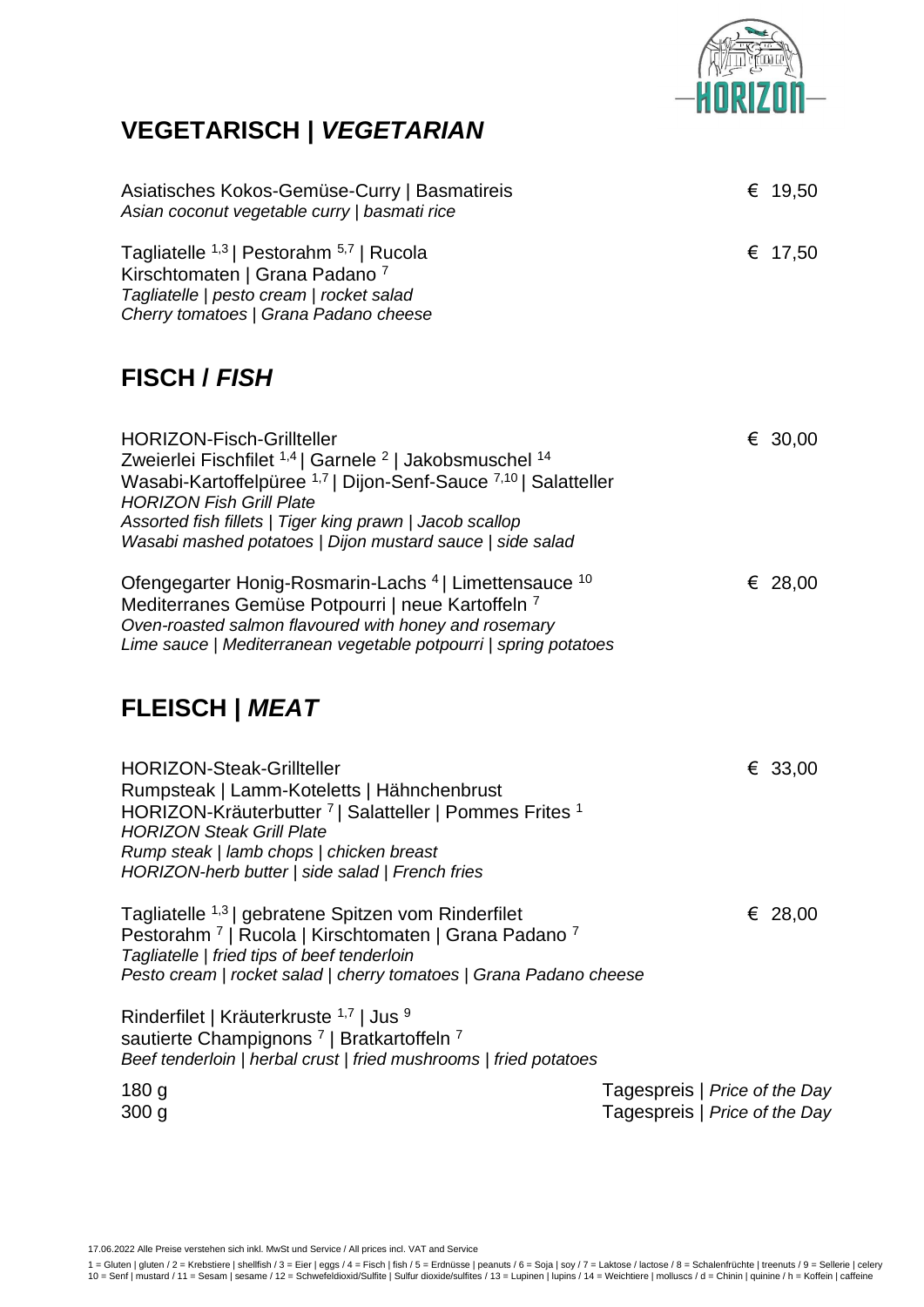

### **DESSERT |** *SWEETS*

| Hamburger Rote Grütze   Vanillesauce 3,7<br>Hamburgian red fruit jelley   vanilla sauce                                                                                                                                                              | € | 8,00    |
|------------------------------------------------------------------------------------------------------------------------------------------------------------------------------------------------------------------------------------------------------|---|---------|
| Rhabarber   Mascarpone <sup>7</sup>   Crunch <sup>1,5</sup><br>Rhubarb   Mascarpone   Crunch                                                                                                                                                         | € | 9,50    |
| Frische Erdbeeren   Grand Marnier   Bourbon-Vanilleeis 3,7<br>Fresh Strawberries   Grand Marnier   Bourbon Vanilla Ice-Cream                                                                                                                         | € | 9,50    |
| Orangen Creme Brulee 1,3,7   Sorbet<br>Orange Creme Brulee   Sherbet                                                                                                                                                                                 | € | 9,50    |
| COURTYARD Dessertvergnügen<br>Mini Creme Brulee <sup>1,3,7</sup>   Beerencrumble <sup>1,4</sup>   Sorbet<br>Schokoladenküchlein <sup>1,3,7</sup><br><b>COURTYARD Dessert Delight</b><br>Mini creme brulee   berry crumble   sherbet   chocolate cake |   | € 14,50 |

## **KÄSE |** *CHEESE*

| Viererlei Käse <sup>7</sup>   Feigensenf <sup>10</sup>   zweierlei Brot <sup>1</sup> | € 15.00 |
|--------------------------------------------------------------------------------------|---------|
| Assorted cheese   fig mustard   variation of bread                                   |         |

**(Küche bis 22:00 Uhr | Snacks der Barkarte bis 22:30 Uhr)** *(Cuisine until 10 pm | snacks of bar menu until 10:30 pm)*

#### *Restaurant HORIZON*

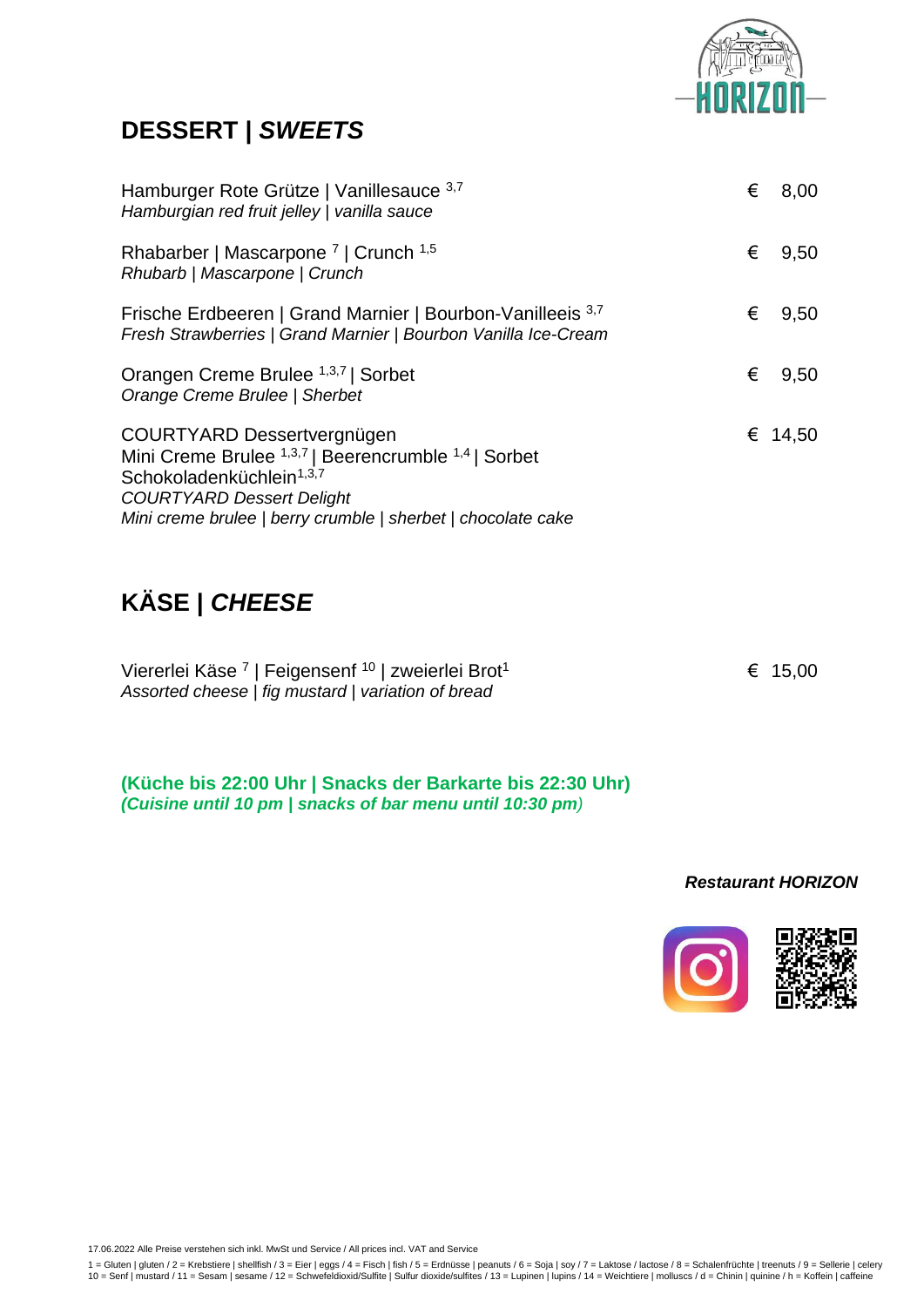

## **GETRÄNKE |** *BEVERAGES*

| <b>APÉRITIFS</b>                                                                                                                                                                                                                                                                                                                                                                                                                             |                  |                                                                                                                                                                               |
|----------------------------------------------------------------------------------------------------------------------------------------------------------------------------------------------------------------------------------------------------------------------------------------------------------------------------------------------------------------------------------------------------------------------------------------------|------------------|-------------------------------------------------------------------------------------------------------------------------------------------------------------------------------|
| De Saint Gall Champagner Premier Crû                                                                                                                                                                                                                                                                                                                                                                                                         | 0,11             | € 12,90                                                                                                                                                                       |
| Kir Royal mit De Saint Gall Champagner                                                                                                                                                                                                                                                                                                                                                                                                       | 0,11             | € 12,90                                                                                                                                                                       |
| Crémant de Loire Cuvée Privée Brut                                                                                                                                                                                                                                                                                                                                                                                                           | 0,11             | € 8,90                                                                                                                                                                        |
| Crémant de Loire (Rosé Brut) Cuvée Privée                                                                                                                                                                                                                                                                                                                                                                                                    | 0,11             | € $9,50$                                                                                                                                                                      |
| Sekt, Chardonnay Brût, Jahrgangssekt                                                                                                                                                                                                                                                                                                                                                                                                         | 0,11             | € $5,70$                                                                                                                                                                      |
| Sherry (Fino   Medium   Cream)                                                                                                                                                                                                                                                                                                                                                                                                               | 5 <sub>cl</sub>  | € 4,90                                                                                                                                                                        |
| Royal Port (Tawny White)                                                                                                                                                                                                                                                                                                                                                                                                                     | 5 cl             | € 4,90                                                                                                                                                                        |
| Martini (Bianco   Rosso   Extra Dry)                                                                                                                                                                                                                                                                                                                                                                                                         | 5 <sub>cl</sub>  | € 4,90                                                                                                                                                                        |
| <b>BIERE   BEER</b>                                                                                                                                                                                                                                                                                                                                                                                                                          | 0,31             | 0,51                                                                                                                                                                          |
| Bitburger Pilsener Premium vom Fass <sup>1</sup>                                                                                                                                                                                                                                                                                                                                                                                             | € 4,60           | € 6,50                                                                                                                                                                        |
| Köstritzer Schwarzbier vom Fass <sup>1</sup>                                                                                                                                                                                                                                                                                                                                                                                                 | € 4,60           | € 6,50                                                                                                                                                                        |
| Theodor Koenig Zwickel Kellerbier vom Fass <sup>1</sup>                                                                                                                                                                                                                                                                                                                                                                                      | € 5,30           | € 6,90                                                                                                                                                                        |
| Erdinger Brauhaus Hell <sup>1</sup>                                                                                                                                                                                                                                                                                                                                                                                                          | € 4,60           | € 6,50                                                                                                                                                                        |
| <b>Flaschenbiere   bottled beer</b><br>Erdinger Hefeweizen <sup>1</sup><br>Erdinger Dunkel <sup>1</sup><br>Erdinger Alkoholfrei <sup>1</sup><br>Bitburger Pilsener alkoholfrei <sup>1</sup>                                                                                                                                                                                                                                                  | € 4,60<br>€ 4,60 | € 6,50<br>€ 6,50<br>€ 6,50                                                                                                                                                    |
| WEISSWEINE   WHITE WINE                                                                                                                                                                                                                                                                                                                                                                                                                      | 0,21             | 0,51                                                                                                                                                                          |
| Riesling   Valkenberg   Rheinhessen                                                                                                                                                                                                                                                                                                                                                                                                          | € 8,00           | € 19,50                                                                                                                                                                       |
| Weißburgunder   Leonhard   Pfalz                                                                                                                                                                                                                                                                                                                                                                                                             | € 10,00          | € 23,75                                                                                                                                                                       |
| Grauer Burgunder   Ludwigshöhe   Pfalzl                                                                                                                                                                                                                                                                                                                                                                                                      | € 10,50          | € 25,00                                                                                                                                                                       |
| Castel F. Chardonnay D.O.C.   Trentino                                                                                                                                                                                                                                                                                                                                                                                                       | € 8,50           | € 20,50                                                                                                                                                                       |
| Gavi San Cristoforo D.O.C.G.   Piemont                                                                                                                                                                                                                                                                                                                                                                                                       | € 10,00          | € 23,75                                                                                                                                                                       |
| <b>ROSÉWEINE   ROSEWINE</b>                                                                                                                                                                                                                                                                                                                                                                                                                  | 0,21             | 0,51                                                                                                                                                                          |
| 360° Loire Rosé   Loire   Frankeich                                                                                                                                                                                                                                                                                                                                                                                                          | € 8,50           | € 20,50                                                                                                                                                                       |
| Drostdy Hof Rosé   Western Cape   Südafrika                                                                                                                                                                                                                                                                                                                                                                                                  | € 7,50           | € 18,75                                                                                                                                                                       |
| AUKA Malbec Rosé Classic   Argentinien                                                                                                                                                                                                                                                                                                                                                                                                       | € 7,50           | € 18,75                                                                                                                                                                       |
| <b>ROTWEINE   RED WINE</b>                                                                                                                                                                                                                                                                                                                                                                                                                   | 0,21             | 0,51                                                                                                                                                                          |
| Merlot   Leonhard   Pfalz                                                                                                                                                                                                                                                                                                                                                                                                                    | € 10,00          | € 23,75                                                                                                                                                                       |
| Pilùna Primitovo I.G.T Apulien   Italien                                                                                                                                                                                                                                                                                                                                                                                                     | € $9,00$         | € 22,50                                                                                                                                                                       |
| AUKA Malbec   Mendoza   Argentinien                                                                                                                                                                                                                                                                                                                                                                                                          | € 10,00          | € 23,75                                                                                                                                                                       |
| Cabernet Sauvignon Reserva   Chile                                                                                                                                                                                                                                                                                                                                                                                                           | € $9,00$         | € 22,50                                                                                                                                                                       |
| Benchmark Reserve   Shiraz Grant Burge   Australia                                                                                                                                                                                                                                                                                                                                                                                           | € 10,00          | € 23,75                                                                                                                                                                       |
| <b>DIGESTIFS</b><br>Baron Otard V.S.O.P. (Cognac)<br>Cles de Ducs V.S.O.P.(Armagnac)<br>Hennessy V. S. (Cognac)<br>Calvados Papidoux X.O<br>Kirschwasser (Schladerer)<br>Himbeergeist (Schladerer)<br>Williams Birne (Schladerer)<br>Nonino Grappa di Chardonnay<br>Nonino Grappa di Moscato<br>Ramazzotti<br>Sambuca<br>Aalborg Jubiläums Akvavit<br>Fürst Bismarck Kornbrand<br>Helbing Feiner Kümmel<br>Linie Aquavit<br>Malteser Aquavit |                  | 4 cl<br>€ 10,50<br>€ 10,50<br>€ 10,50<br>€ $9,50$<br>€ 7,50<br>€ 7,50<br>€ 7,50<br>€ 11,00<br>€ 11,00<br>€ 6,50<br>€ 7,00<br>€ 6,50<br>€ $5,00$<br>€ 6,00<br>€ 6,50<br>€ 6,50 |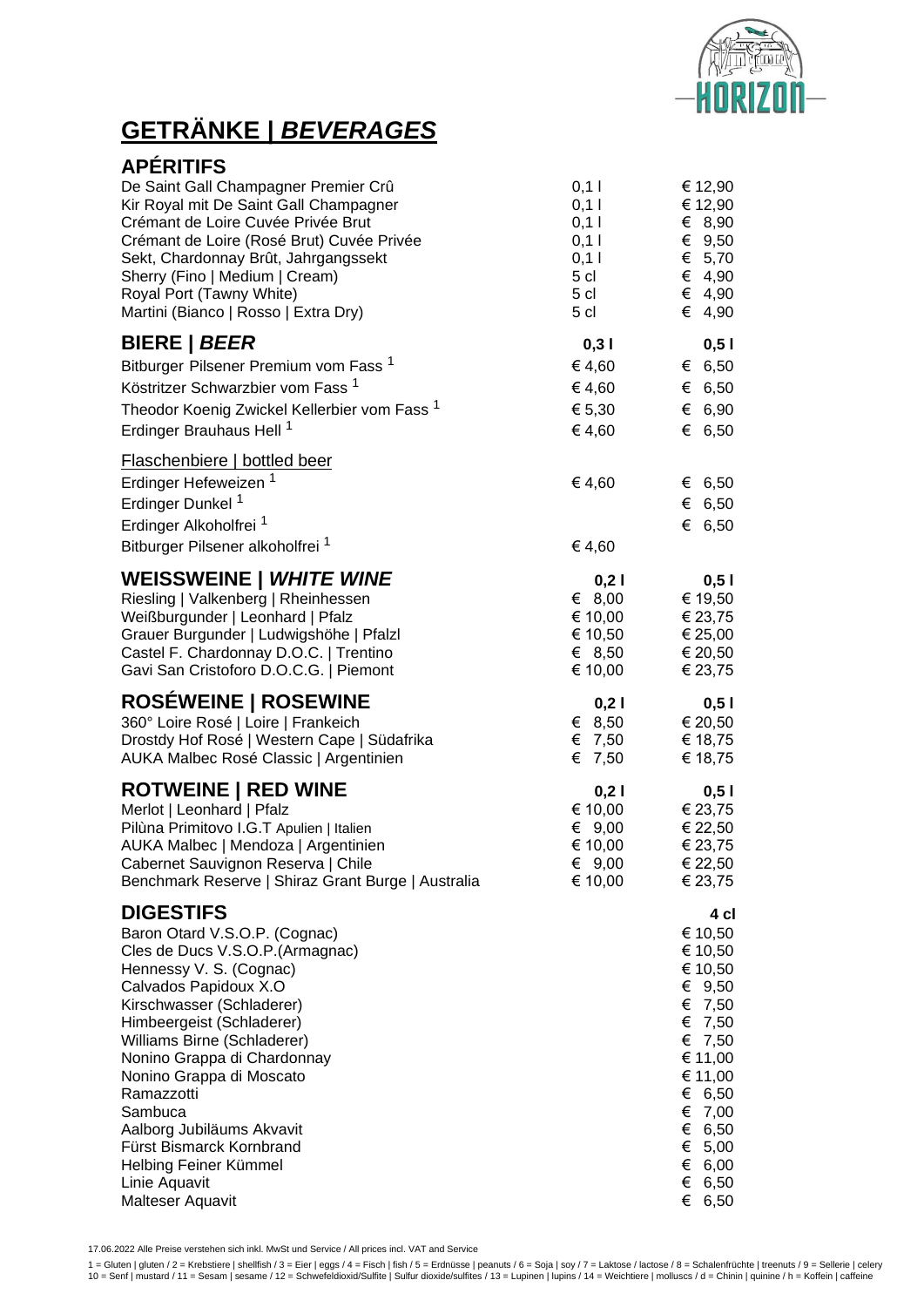

#### **ALKOHOLFREIE GETRÄNKE**  *NON ALCOHOLIC DRINKS*

| Magnus Imperial Feinperlig                       | 0,251 |   | € 3,50 |
|--------------------------------------------------|-------|---|--------|
| Magnus Imperial Feinperlig                       | 0,751 |   | € 7,70 |
| <b>Magnus Imperial Still</b>                     | 0,251 | € | 3,50   |
| <b>Magnus Imperial Still</b>                     | 0,751 |   | € 7,70 |
| St. Pellegrino                                   | 0.751 |   | € 7,90 |
| Acqua Panna (Still)                              | 0,751 |   | € 7,90 |
| Pepsi Cola <sup>h</sup>   Pepsi Max              | 0,201 |   | € 3,70 |
| Mirinda (Orangenlimonade)                        | 0,201 |   | € 3,70 |
| Seven Up (Zitronenlimonade)                      | 0,201 |   | € 3,70 |
| Schwip Schwap                                    | 0.401 |   | € 5,90 |
| Schweppes Bitter Lemon <sup>d</sup>   Ginger Ale | 0,201 |   | € 4,10 |
| Schweppes Dry Tonic <sup>d</sup>                 | 0,201 | € | 4,10   |
| Thomas Henry Tonic <sup>d</sup>                  | 0,201 | € | 4,90   |
| <b>Thomas Henry Gingerbeer</b>                   | 0,201 | € | 4,90   |
| Fever Tree Tonic d                               | 0,201 |   | € 6,90 |
| Fever Tree Mediterranean Botanic d               | 0,201 | € | 6,90   |
| Red Bull h                                       | 0,251 | € | 7,00   |
|                                                  |       |   |        |

#### **SÄFTE |** *JUICES*

| Granini                               |       |                 |
|---------------------------------------|-------|-----------------|
| Apfel   Orange   Traube   Maracuja    | 0.201 | € 3.80          |
| Grapefruit   Ananas   Kirsch   Banane | 0.401 | $\epsilon$ 5.90 |
| Cranberry   Tomate                    |       |                 |
| Fruchtschorle                         | 0.201 | € 3.80          |
|                                       | 0.401 | € 5.90          |

#### **KAFFEESPEZIALITÄTEN |** *COFFEE SPECIALITIES*

| Cafe Crème h                    | Tasse | € 3.40 |
|---------------------------------|-------|--------|
| Espresso <sup>h</sup>           | Tasse | € 3,30 |
| Cappuccino <sup>h</sup>         | Tasse | € 4.20 |
| Doppelter Espresso <sup>h</sup> | Tasse | € 4.30 |
| Milchkaffee h                   | Tasse | € 4.50 |
| Latte Macchiato h               | Glas  | € 4.20 |
| Heiße Schokolade                | Tasse | € 4.50 |

#### **TEESPEZIALITÄTEN |** *TEA SPECIALITIES*

|  | Tee, frisch aufgebrüht |
|--|------------------------|
|  |                        |

Tee, frisch aufgebrüht Kännchen € 5,20

**Unser Servicepersonal hält unterschiedliche Ronnefeldt Teesorten für Sie bereit und berät Sie herzlich gern.** 

*Our Staff provides different types of Ronnefeldt tea and would be more than happy to make recommendations.*

Spring Darjeeling | Assam Bari | English Breakfast | Earl Grey | Green Leaf Morgentau | Refreshing Mint | Fruity Camomile | Rooibos Cream Orange Sweet Berries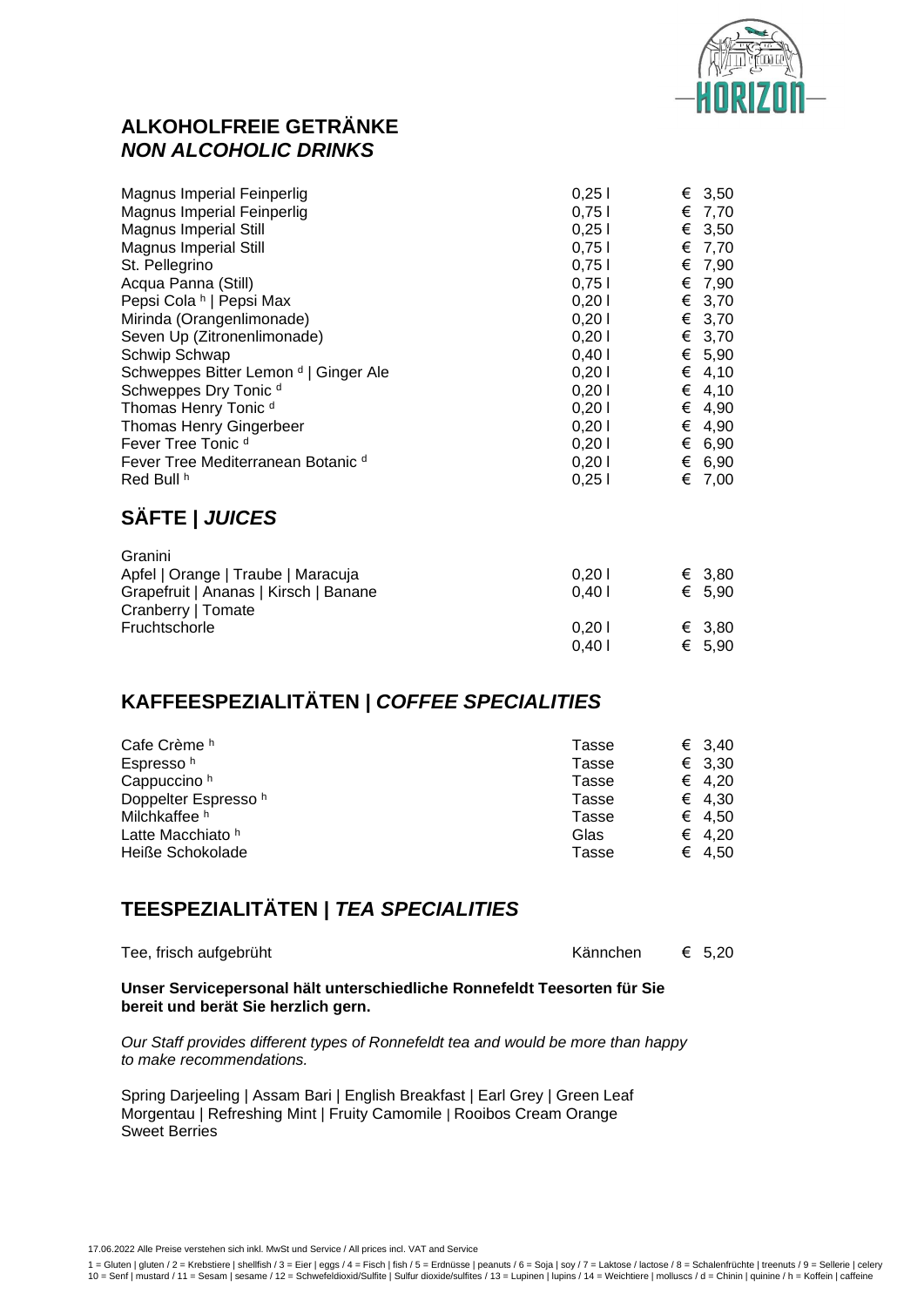

## **SONNTAGSBRUNCH**

Genießen Sie jeden Sonntag von 12 bis 15 Uhr unseren beliebten Sonntagsbrunch. Nach einem Begrüßungssekt schlemmen Sie nach Herzenslust vom umfangreichen kalt – warmen Buffet. Freuen Sie sich auf köstliche Frühstücksspezialitäten und Vorspeisen, wechselnde Hauptgerichte und süße Leckereien.

#### **pro Person: € 33,00**

Kinder bis zu einem Alter von sechs Jahren werden von uns eingeladen. Kinder zwischen einem Alter von sieben bis dreizehn Jahren zahlen

#### **pro Lebensjahr: € 1,00**

 $\_$  ,  $\_$  ,  $\_$  ,  $\_$  ,  $\_$  ,  $\_$  ,  $\_$  ,  $\_$  ,  $\_$  ,  $\_$  ,  $\_$  ,  $\_$  ,  $\_$  ,  $\_$  ,  $\_$  ,  $\_$  ,  $\_$  ,  $\_$  ,  $\_$  ,  $\_$  ,  $\_$  ,  $\_$  ,  $\_$  ,  $\_$  ,  $\_$  ,  $\_$  ,  $\_$  ,  $\_$  ,  $\_$  ,  $\_$  ,  $\_$  ,  $\_$  ,  $\_$  ,  $\_$  ,  $\_$  ,  $\_$  ,  $\_$  ,

## *SUNDAY BRUNCH*

*Enjoy our popular Sunday brunch every Sunday from 12 to 3 pm. After a welcome drink, feast to your heart's content from the extensive hot and cold buffet. Look forward to delicious breakfast specialities and starters, changing main courses and sweet treats.*

#### *per person € 33,00*

*Children up to the age of six are invited. Children between the ages of seven and thirteen pay*

#### *per year of age € 1,00*